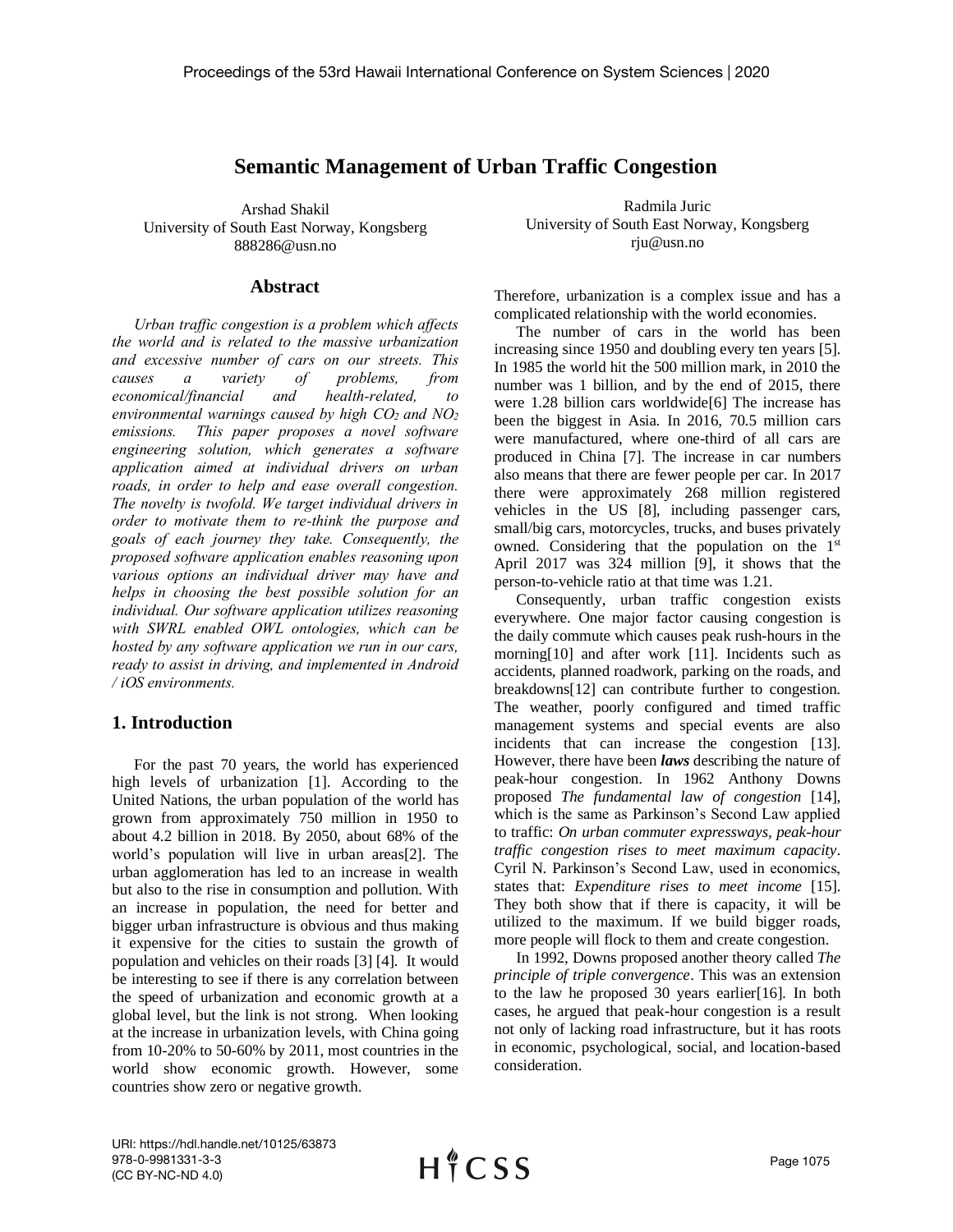An interesting approach to address the psychology of drivers is illustrated through the application of game theory, where drivers, traffic lights, and all constituent parts of urban traffic are considered "players." In the Nash Equilibrium [17] it is assumed that each player knows other players' equilibrium strategies and no player can change his/her own strategy unilaterally with gains. Individuals can receive incremental benefit from changing actions. The set of strategy, choices and corresponding payoffs, constitute a Nash equilibrium in this game (traffic). Nash and Downs show how psychology and strategy play a role in the search for a potential solution for urban traffic congestion.

In this paper, we would like to look at this problem from a slightly different perspective. We would like to know if *"individuals (individual drivers) are very much responsible for overall urban traffic congestion*. Why do we run away, from the fact, that drivers in their cars may cause traffic congestion?

The idea of targeting individual drivers, to ease urban traffic congestion, is not new in our research. However, this paper proposes a generic software architectural model, which fits any situation in urban traffic and produces assistance to individual drivers. Talking about the needs of a driver, means motivating drivers to RE-THINK the purpose and goals of every journey he/she undertakes. Therefore, the novelty of this research is in the *shift in thinking* on how to address the urban traffic congestion: we should start from an individual driver. Apart from using all available software applications in their cars, drivers may integrate this proposal into the car's environment. The proposal will help with the reasoning upon semantics collected in traffic, and give the best possible answers to a driver in a particular situation. Drivers are being seen as *responsible* for finding themselves in traffic congestion and therefore the proposal helps in understanding: *Why am in this congested road (again)*? *Could have I avoided this*? *How do I resolve this problem now*?

#### The paper is organized as follows.

Section 2 summarize the problem by outlining current solutions to urban traffic management, which are related to urban traffic congestion. It is obvious that there are no universal solutions to the problem and research on resolving traffic congestion is scattered and fragmented. Section 3 looks at the examples from peer-reviewed papers, where Semantic Web Rule Language (SWRL) enabled Ontology Web Language (OWL) ontologies are used in urban traffic management and the deployment of OWL ontologies in particular. This would help to evaluate the proposal. Section 4 gives a Scenario of traffic congestion in the Oslo municipality, in order to illustrate both: conceptual model of the proposal and its

implementation. Therefore, the Proposal section contains a generic and reusable software architecture for the proposal and conceptual OWL model with reasoning. The implementation section shows a prototype in the Protégé tool, in which OWL model is populated with the semantic defined in the Scenario. The reasoning is defined and performed in order to obtain the answer to questions the driver may ask in a particular situation in traffic. Conclusions debate results of this research.

# **2. The Problem**

Problems caused by urban traffic congestion are very well known. Environmental issues are related to CO<sup>2</sup> emissions, global warming and climate change. The emissions from vehicles and other forms of transport is a serious problem: the release of Sulphur Dioxide  $(SO_2)$  and Nitrogen Oxides  $(NO_x)$  can lead to acid rain, harmful to ecosystems and can lead to the death of trees and fish [18]. High levels of Sulphuric Acid ( $H_2SO_4$ ) and  $SO_2$  were among the contributors to the catastrophe in London in the 50s [19]. This is not all. The time we spend in traffic is substantial and *time is money*! If we look at the cost of traffic congestion for each driver, wasting fuel and increased vehicle operating costs are significant [20]. According to INRIX[21], congestion cost for Americans were nearly \$87 billion in 2018, while in the U.K. the figure is close to £8 billion. Congestion increases risks of accidents, which in tur cause injuries or death [22, 23] However, the cost of a crash per person is a lot higher than the cost of congestion per person, regardless of the size of urban areas, but the cost of congestion is lower as the size of the metropolitan areas gets smaller. The loss of productivity is another major factor triggered by congestion[24]. More time spent in traffic means less time to get your work done. A report done by McKinsey has shown that cities can lose 2-4% of their GDP due to congestion[25].

Health-related problems caused by congestions range from accidents, injury and even death to ambient pollution which harms every single individual. Pollution causes respiratory problems, cancer [26] and has also been linked to childhood asthma [27], cardiovascular problems and stroke[28]. Pollution in the form of Particulate Matter (PM) is also claimed to be one of the causes of lower life expectancy[29] and premature death. PM is categorized by the size of the particle, where PM<sub>10</sub> are all particles with a diameter of 10 micrometers or smaller.  $PM_{10}$   $PM_{5}$   $PM_{2.5}$   $PM_{1}$  are definitions that have been used, where  $PM_{10}$  and  $PM_{2.5}$ are the most commonly mentioned[30] when it comes to urban traffic emissions. A report done by the Energy policy institute at the University of Chicago has shown that air pollution can cut global life expectancy by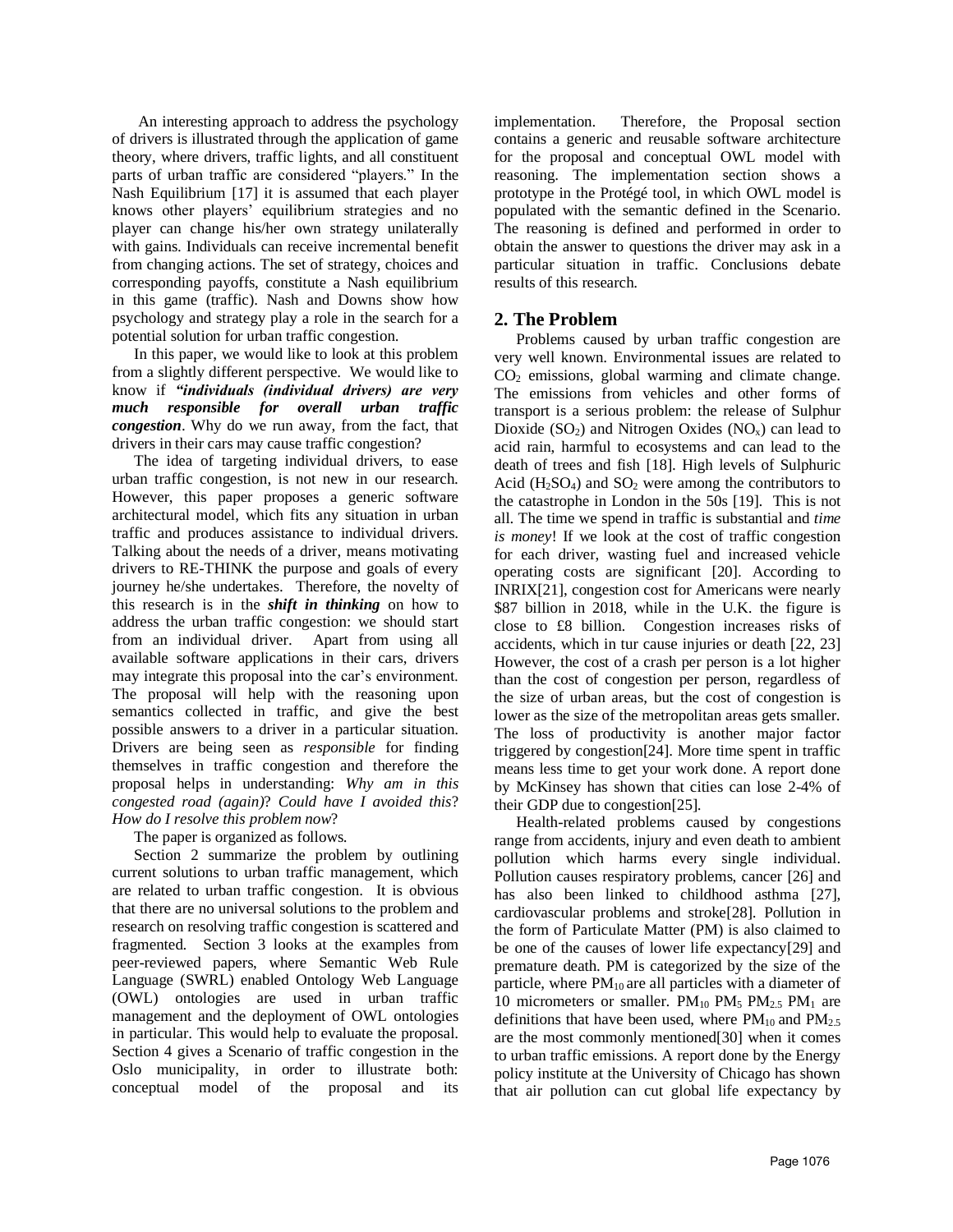nearly two years[31]. Another study has also shown the positive effect of decreasing pollution and the increased life expectancy[32].

We are all aware of the problems above. The increase in the numbers of cars internationally, with the increased urbanization, means that most of the cars are now located in large cities and there is a cap for the max number of vehicles which could travel on urban roads. The following questions are not new, but it is worthwhile repeating them:

- What have we done so far in this problem domain?
- How does the world address these quite scary facts?
- What are scientists supposed to do because, so far, we have not seen any successful and lasting solution for the problem?

Here is an overview of a selection of solutions found in peer-reviewed papers.

A congestion charge has been implemented in Stockholm[33] and London[34] with initially relatively good results, but it remains to be seen if their long-term impact will be positive. There are attempts to introduce tolls and fees, and differentiated road pricing schemes[35, 36], in order to see if they can help in minimizing impact traffic congestion has on health and environment [37] and on drivers behavior[38] .

There are solutions which use vehicular ad-hoc networks[39] where vehicles exchange traffic information[40] to create intelligent traffic systems[41] and traffic management systems[42, 43]. Another strategy is to use traffic signal controllers[44] at intersections to optimize the traffic flow, and introduce adaptive road routing [45] [46] [47]. Traffic congestion predictions are often performed with surveillance data [48] [49] [50] or data generated by vehicles [51], enhanced with Bluetooth technology [52].

At the time of writing, there were no published papers involving GPS backed navigation software. They are used in personal Apps and they route drivers to their destination, usually by showing the shortest path and travel time. They provide traffic decision support for an individual driver, but they do not take into consideration where other drivers are going and may contribute to increasing congestion [53] In traffic decision making, drivers usually select the shortest route because they see it as an optimal solution. However, the authors of [54] claim that, by choosing a less *selfish* route, drivers can improve traffic flow: total congestion can be reduced by up to 30%. Therefore, congestion can be avoided by focusing on the psychological aspect of driving and introducing socially-aware traffic routing for individual drivers.

## **3. Related Work**

This section overviews research which uses SWRL enabled OWL ontologies for addressing urban traffic congestion. There are mostly formal ontologies defined as controlled vocabularies and knowledge bases: they do not exploit reasoning with SWRL for guiding individual drivers in traffic. Therefore, it was very difficult to find peer-reviewed papers, which are closely related to this research.

In[55] the authors illustrate an Advanced Driver Assistance System (ADAS) that helps improve driving safety for electric cars in urban areas. The ontology models the environment within and outside a vehicle and defines various situation in traffics, which may warn or even alarm drivers on potential danger. In [56] an instance of ADAS is fed by data related to the current traffic situation, including sensor-generated data in the vehicle. Their ontology describes the situation in traffic at interactions and between different entities and helps in raising driver's context awareness. A similar approach was also proposed in [57]. Their ontology also models the traffic situations at different intersections, but adds data from traffic infrastructure, maps, traffic rules, and other sensor-generated data, and creates semantics for defining *context in traffic*.

In[58] the authors propose an ontology which helps drivers to plan a trip with public transport, which includes bus, metro, train, and tram. They take into consideration factors like price, day of the week, special events, the infrastructure of the public transportation and points of interest (ATM, restaurant, grocery store, etc.). They also offer to switch modes of transportation. The semantic stored in the ontology is strengthen by SWRL rules.

In [59] a user creates the content of OWL ontology, but a hierarchical analytic process (AHP), based on qualitative and/or quantitative criteria is used instead of reasoning. The model allows for personal preferences to create personalized advice to route planning.

In [60] a 3D simulator creates data for predicting traffic accidents. The tests they performed generate semantics for deriving SWRL rules, as a part of the prediction mechanism. In [61] the authors predict potential incidents, based on a traffic accident database, which is used for defining and building an ontology. However, its content is retrieved using SPARQL. Ontology in [62] models situations in traffic and SWRL is used for inferring traffic regulations, compliant with driving, in any country in the world.

In [63] a traffic jam control system, OnTraJaCS, reroutes drivers to ease congestion, at a system-wide level, even though some individual drivers may experience longer travel times than others. OWL is used for detecting congestion.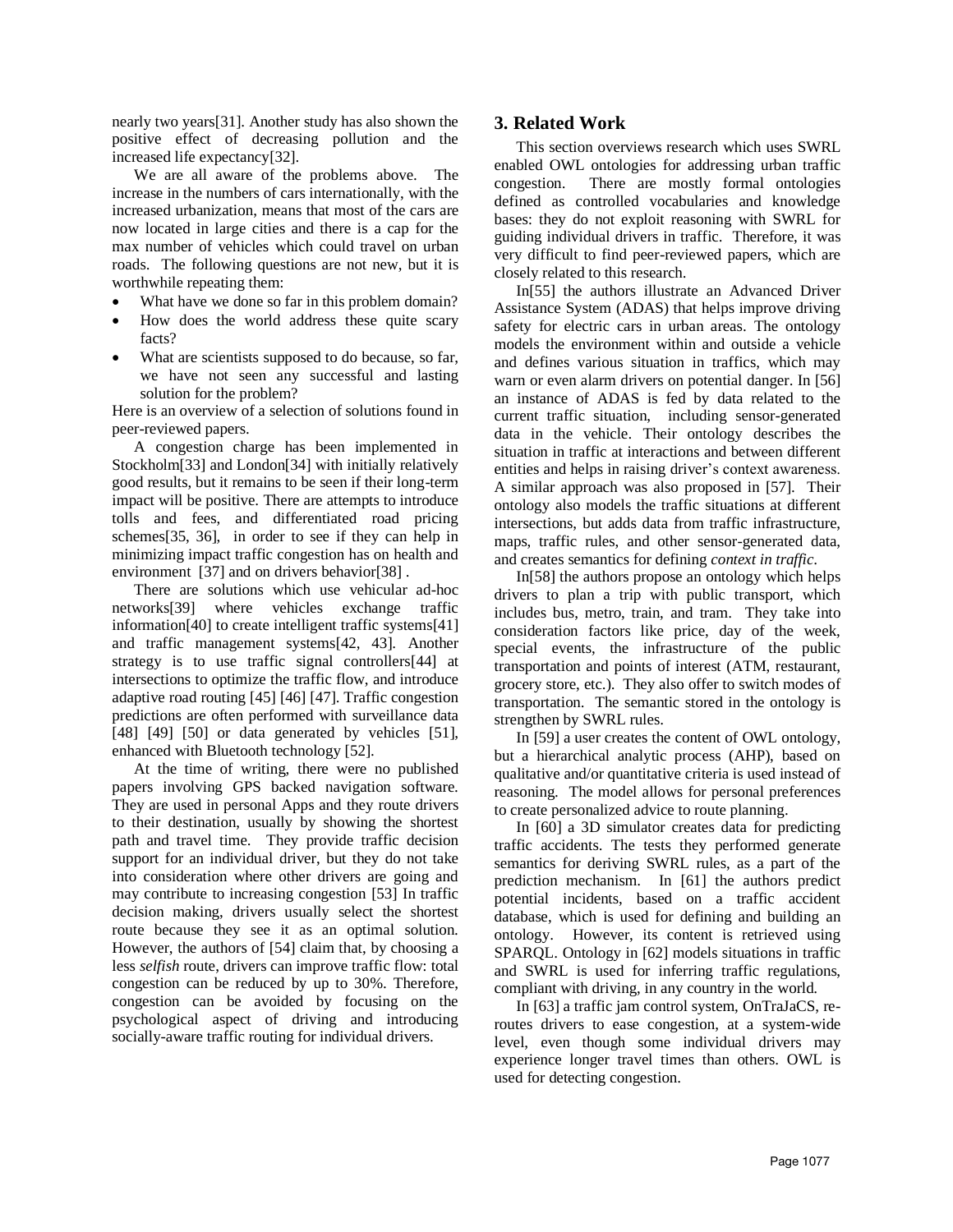In this decade we started associating situations in traffic with Internet-of-Everything and Internet-of-Vehicles [64] [65], [66]. This will open door for new software solutions in which participants in traffic are able to share data and functionalities of software which surrounds us and they might address traffic congestion differently. The deployment of ontologies in such environment, and reasoning upon them, might be one of the solution for future traffic management, which would address traffic congestion with new computational models.

## **4. The Scenario**

In this section we describe a scenario from a set of urban roads in the Oslo municipality. We use it for

- Defining a context in traffic which might be of interest to readers;
- Underpinning the proposed conceptual solution;
- Populating OWL ontologies (individuals) and define the object properties between them according to the semantics from the scenario.

Let us assume that Mr Lars, who lives in Drammen, commutes to Oslo every weekday. He drives from the city center in Drammen towards Lier and gets on the motorway (E18). He then follows E18 for 31km before going onto Ring Road 3 (Rv 150). He then follows Ring Road 3 for approximately 7.7km before parking near Ullevål football stadium. From there, he walks for 2 minutes to get to his office. This trip is 42km long, and according to his GPS software application, it should take him 40 min. to reach the destination. However, Lars knows that it takes him approximately 1 hour from his home before he walks into his office.

He is used to congestion on the motorway in the mornings, so he likes to leave home early just in case the traffic jam is particularly bad. He keeps thinking how he should use public transport and trains, but his drive to work gives him *freedom and flexibility*. When he sometimes decides to take public transport, he has to use the train/tram/bus, and software applications from Ruter and Vy to plan his trips and buy tickets in advance. Lars also works from home twice a week, but he does not use the possibility very much, because he likes his colleagues and would rather be at work.

While driving his car Lars is connected to his cellphone and then to any other network / car using Bluetooth. He then uses Google Maps navigation whenever necessary. His workplace, which is next to the Ullevål football stadium is the destination, entered into these Apps, and if he wants to be informed, about possible congestion and traffic incidents through the app, the messages come automatically. He also listens to the DAB radio, in case they broadcast traffic-related information.

One day Lars has a meeting at work and decides to leave home 1 hour and 20 minutes before the meeting. That is approximately 40 minutes longer than what Google Maps tells him, and 20 minutes more than his usual commute time. While driving on the E18, he learns about an accident on Ring Road 3, which is 2km before his destination. The traffic is not moving, and the DAB radio recommends everyone to avoid Ring Road 3 going east from Asker.

He tries to use Google Maps navigation to find other routes, but the app suggests alternative routes for Ring Road 2 instead of 3. He quickly sees that he will miss the meeting at work even if he takes the alternative suggested routes, because the new time to arrival, calculated by the app, shows that he will be late. It appears that all the traffic has been diverted and is going east towards Ring Road 2, thus flooding all side roads near the accident. Even if Lars takes a different route, he knows there will be congestion on any of these those roads, and he will be late anyway. Lars then starts wondering what he should do next to reach his destination. He remembers that he has the possibility of joining the meeting online, through Skype, but he would prefer to be there in person.

Lars was thinking about the train, or metro to get to work, and the following sources of traffic information: Google Maps navigation, Vy/Ruter apps can help him to plan his journey, but he is not sure what exactly would be the best option. His question is

*"What is the smartest thing for me to do now, and is there any way for me to be there in person without being delayed?"*

Google Maps does not have the answer he needs, he will be late anyway, and he is unsure what do next. He may have choices generated by a software application, according to the traffic context/situation. For example Lars could have been recommended the following:

- 1. Continue his regular route but get there too late
- 2. Continue his regular route but join Skype through 4G connection
- 3. Follow Google Maps re-route but get there too late
- 4. Abandon trip, go home and join late, via Skype
- 5. Abandon trip, go to a place with WiFi and join via Skype
- 6. Park the car, take the bus/train and maybe get there in time

None of the software applications available for Lars could recommend exactly what would be best for him. It's not always possible to get all the advice we need from Driver Assistance Systems (DAS) like Google Maps navigation. In Google Maps navigation, there is information regarding vehicular GPS navigation and you can use public transportation, but Google Maps does NOT give any other option, which could address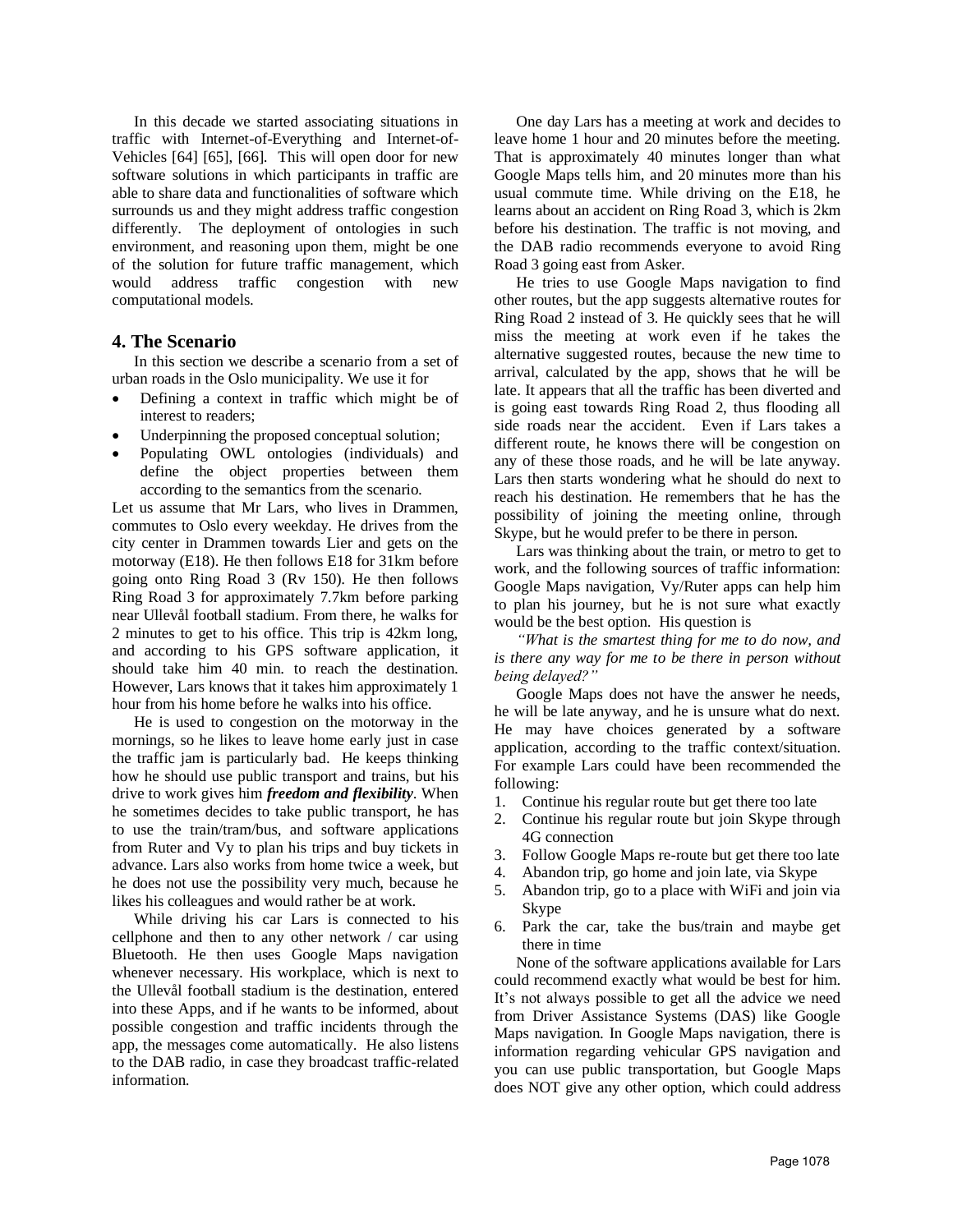personal needs of a driver and become specific to the context in the traffic.

Lars might benefit from the proposal given in this research: he will be recommended a suitable option, automatically generated by software at any moment in his journey to work.

## **5. The Proposal**

## **5.1 Software Architecture**

The proposed software architecture (SA) is in Figure 1. The SA is a layered and component-based software architectural style where computational components separate user interfaces from the persistence and data repositories. It follows the Model View Controller (MVC) pattern and allows numerous types of computations to share data repositories within one single software application.

The SA is deployed using Java technologies and thus uses servlet or enterprise java beans, which are all accessible through Integrated Development Environment, such as NetBeans. The SA is selfexplanatory: Java Servlets, Java classes, and User Interface (UI) are used according to the definition of the MVC pattern. There are two main servlets (computations), which belong to two different pathways of the SA model.

- a) The first pathway on the left part of Figure is reserved for manipulating data which exists in the environment/context through the *UI.Situaiton* user interface. It contains data which describe the current situation (i.e. it identifies "context") on the road. Data is available from external sources, such as Google maps, traffic signs, road layouts, traffic news and bulletins and many more.
- b) The second pathway, on the right side of the SA model in Figure 1, is reserved for *ChooseRoute* computations. This means that the application connects to our OWL model and performs reasoning with SWRL, to choose the best possible route for a driver in the identified "context" (from the first computational pathway).

Therefore the reader should perceive the abstractions from the SA model as a software application split into two parts. The left-hand side contains all possible repositories, which are defined in this Scenario, and which create a context. This, in turn is shared with the reasoning process on the right-hand side of the SA model.

The ontology on the right-hand side can be automatically populated with data from persistence from the left part of the SA. However, the driver can give his/her own information using its user interface

*UI.choose route* plus (i) specify his/her preferences, while being in the traffic, and (ii) add what the purpose of his trip is, as indicated in the Scenario.

This paper focuses on the right side of the SA in Figure 1 (the dotted, blue part). For readers who would be interested in the way the reasoning model, using SWRL enabled OWL ontologies, has been implemented through OWL-API, within a Java application, we suggest reading [67]. For readers interested in finding out how to populate OWL ontologies automatically from the existing persistence, reading [68] is recommended.



**Figure 1: Software architecture of the proposal**

These two pathways of computations from Figure 1 are explained further. The servlet *Situation*, is used to describe the context in which a driver happens to be. The context is generated from information available to the driver. The data is collected through Google Maps (map over roads, notifications about accidents, route suggestions), location data from GPS, persistent data from the Oslo municipality (road infrastructure, signs, speed limits, traffic lights, etc.), or data from apps regarding the public transportation (train/bus/metro departures, delays in public transportation, etc.).

Servlet *ChooseRoute* (above the right, blue dotted section of the conceptual model) would assume that relevant data about the context in traffic, has been inserted into OWL ontology and demonstrates how reasoning with SWRL create the best possible decision for an individual driver, and according to the "context" identified in the first computational pathway. However, in this part of the computational model, individual preferences of the driver and specificity of his/her journey, is entered though the *UI.ChooseRoute*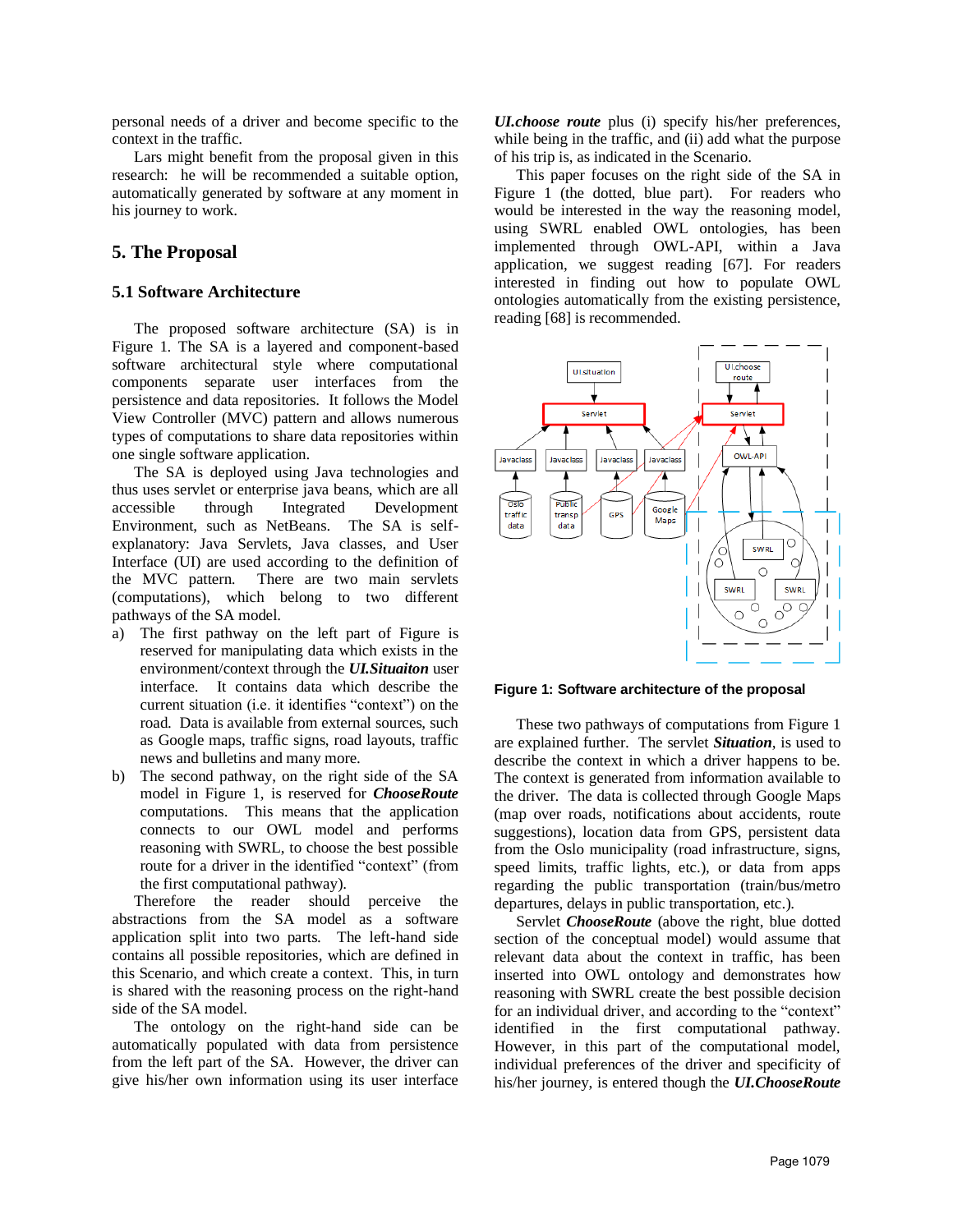and therefore the purpose of the journey, personal preferences, and options/routes the driver may have could have been entered into the reasoning systems either manually or automatically

#### **5.2. OWL Model and Reasoning**

Figure 2 shows a generic OWL model and the reasoning process of the proposal.

The model is layered and contains up to n layers in which we pair individuals of PREFERENCE and PURPOSE classes with either ROUTES or RESULT<sub>i</sub> class.

ROUTES class contains individuals of all possible routes we may have, which were either generated earlier (through the first computational pathway from Figure 1) or entered through the application.



**Figure 2: Conceptual OWL model and reasoning**

PREFERENCE and PURPOSE classes contain individuals entered by a driver, which store exactly what the driver would want to have: which preferences he/she might have when being in the situation where he has to choose the best route. Individuals of PURPOSE class might not be as numerous as individuals of PREFERENCES class, but they will contain information on the purpose of each type of a journey the driver undertakes.

Object properties, marked with amber bidirectional arrow are defined as *hasPreference* and *has\_Purpose* and they create semantic overlapping between individuals of (PREFERENCE and ROUTE/RESULT) and (PURPOSE and ROUTE/RESULT) classes.

The first SWRL rule (SWRL rules are denoted with green one-directional arrow) shows the inference and the way we move individuals of ROUTES class to RESULT1 class. This means that the RESULT1 class will contain available routes, which satisfy criteria in the first SWRL rule.

For all other SWRL rules, we use object properties between (PREFERENCEk and RESULTj) and (PURPOSEk and RESULTj) classes. This means that individuals of PURPOSE class are travelling down the model into RESULT1, RESULT2, RESULTn classes (only if they satisfy object properties defined in their SWRL rules.

Obviously, there can be up to  $n$  different possibilities of reasoning (horizontal lines in Figure 2), which is determined by the number of object properties defined between (PREFERENCEk and RESULTj) and (PURPOSEk and RESULTj) classes.

In short, individuals from the ROUTES class are "filtered" by running SWRL, rules one after another, in a chain and according to pre-defined object properties which are used in SWRL rules. *We are reasoning upon the result of previous reasoning*. A similar way of chaining the execution of SWRL rules has been proposed in [69]. However, the proposed model has two sets of object properties per each filtering iteration, which uses object properties *hasPurpose* and *hasPreference*

### **6. Implementation**

The illustration of the implementation of the conceptual model from Figure 2 is in Figure 3. The semantic from the scenario is used to determine the number of classes in the implementation model, their individuals and object properties.

In Figure 3 we specify up to *n* different classes for RESULT, PREFERENCES and PURPOSE, but in reality, we will use only three layers of the reasoning from the conceptual model. According to the Scenario, Mr Lars does not have more than 3 entries (individuals for PREFERENCES and PURPOSE classes). Therefore, the model form Figure 3 is self-explanatory. It is created in Protégé editing tool.

Table 1 shows important semantics: object properties defined between individuals of domain and range classes. The Purpose class is called Purp, and the Preference class is called Pref.

Due to space limitation, the exact semantic overlapping between the individuals has not been shown (only between the DOMAIN and RANGE classes). Also only individuals which are of interest to us in this particular context (Scenario) have been listed. We may have any number and type of individuals of RANGE classes: they are actually driver's entries!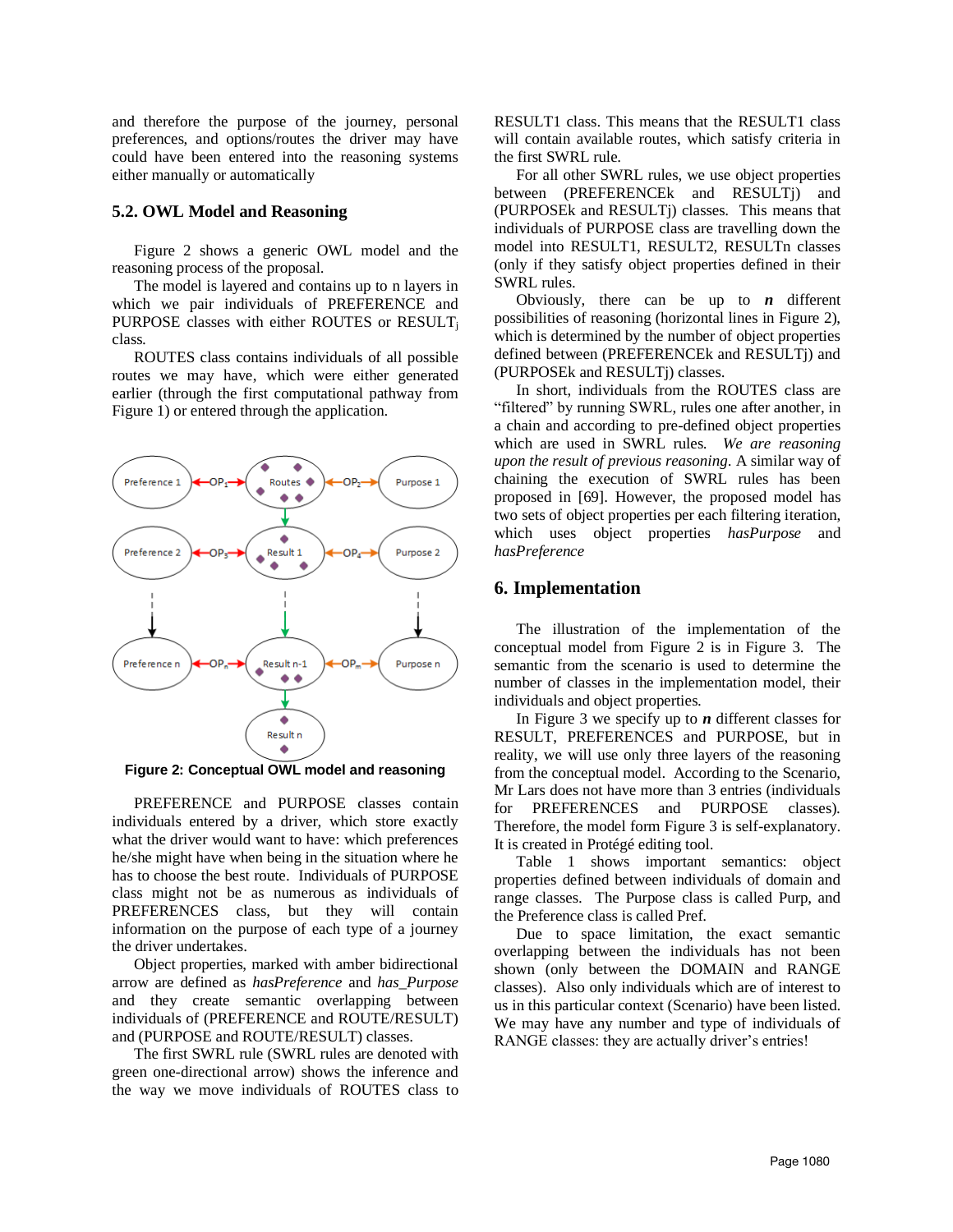

**Figure 3: Ontological model for the scenario**

Figures 4 is a Protégé screenshot of individuals of ROUTE class. They have been taken form the Scenario and entered into OWL ontology.

For the implementation of our solution, the SWRL rules defined in Figure 5 must be run. It shows three SWRL rules, which were run for each level of reasoning. The number of rules is dictated by the number of individuals in the PURPOSE and PREFERENCES classes, as explained in the conceptual model.

The rules in Figure 5 are generic, with no hard coding, and thus reusable for any number of individuals in the OWL ontology.

Figures 6-8 shows Protégé screen-shots of individuals of classes RESULT1, RESULT2 and RESULT3. They also show the filtering of individuals of ROUTE class through the reasoning process.

#### **Table 1 Excerpts from the set of object properties**

| Domain                                                                                                                                                                                                                                         | <b>Class</b> | Object<br>Properties | <b>Class</b> | Range                                                                                                                                                  |
|------------------------------------------------------------------------------------------------------------------------------------------------------------------------------------------------------------------------------------------------|--------------|----------------------|--------------|--------------------------------------------------------------------------------------------------------------------------------------------------------|
| $\bullet$ Continue the<br>regular route<br>$\bullet$ Follow<br>Google Maps<br>re-route but get<br>there too late<br>$\blacklozenge$ Abandon<br>trip, go to a<br>home and join<br>via Skype<br>◆ Park the car.<br>take public<br>transportation | Route        | hasPurpose           | Purp         | $\bullet$ I have to<br>attend a<br>meeting<br>$\blacklozenge$ [ can't<br>postpone the<br>meeting<br>$\blacklozenge$ I have to be<br>there in<br>person |
| Same as above                                                                                                                                                                                                                                  | Route        | hasPreference        | Pref         | $\bullet$ I can join<br>via Skype<br>$\bullet$ I can't<br>abandon the<br>journey<br>$\blacktriangleright$ I can use<br>public<br>transportation        |



| Abdition trip, go to a place with will, join via allough skype            |  |  |  |  |
|---------------------------------------------------------------------------|--|--|--|--|
| $\blacktriangleright$ "Continue regular route, but ioin Skype through 4g" |  |  |  |  |

Continue\_regular\_route

Follow\_Google\_Maps\_re-route

Park\_the\_car\_and\_use\_public\_transportation

**Figure 4: Individuals of ROUTE class**

|          |  |      | Active Ontology $\times$ Entities $\times$ Individuals by class $\times$ DL Query $\times$ Individual Hierarchy Tab $\times$ SWRLTab $\times$ |  |
|----------|--|------|-----------------------------------------------------------------------------------------------------------------------------------------------|--|
| $\cdots$ |  | Rule |                                                                                                                                               |  |
|          |  |      | S1 Routes(?a) ^ hasPreference(?a, ?Preference1) ^ hasPurpose(?a, ?Purpose1) -> Result 1(?a)                                                   |  |
|          |  |      | S2 Result 1(?d) ^ hasPreference2(?d, ?Preference2) ^ hasPurpose2(?d, ?Purpose2) -> Result 2(?d)                                               |  |
|          |  |      | S3 Result 2(?q) ^ hasPreference3(?q, ?Preference3) ^ hasPurpose3(?q, ?Purpose3) -> Result 3(?q)                                               |  |

## **Figure 5: SWRL rules for reasoning upon the OWL model from Figure 3**

Each of these screens are results of running SWRL rules S2 and S3. The final result of reasoning in Figure 8 says that the best option for Mr Lars is to: *Park the car in the nearest car park and continue with public transport"*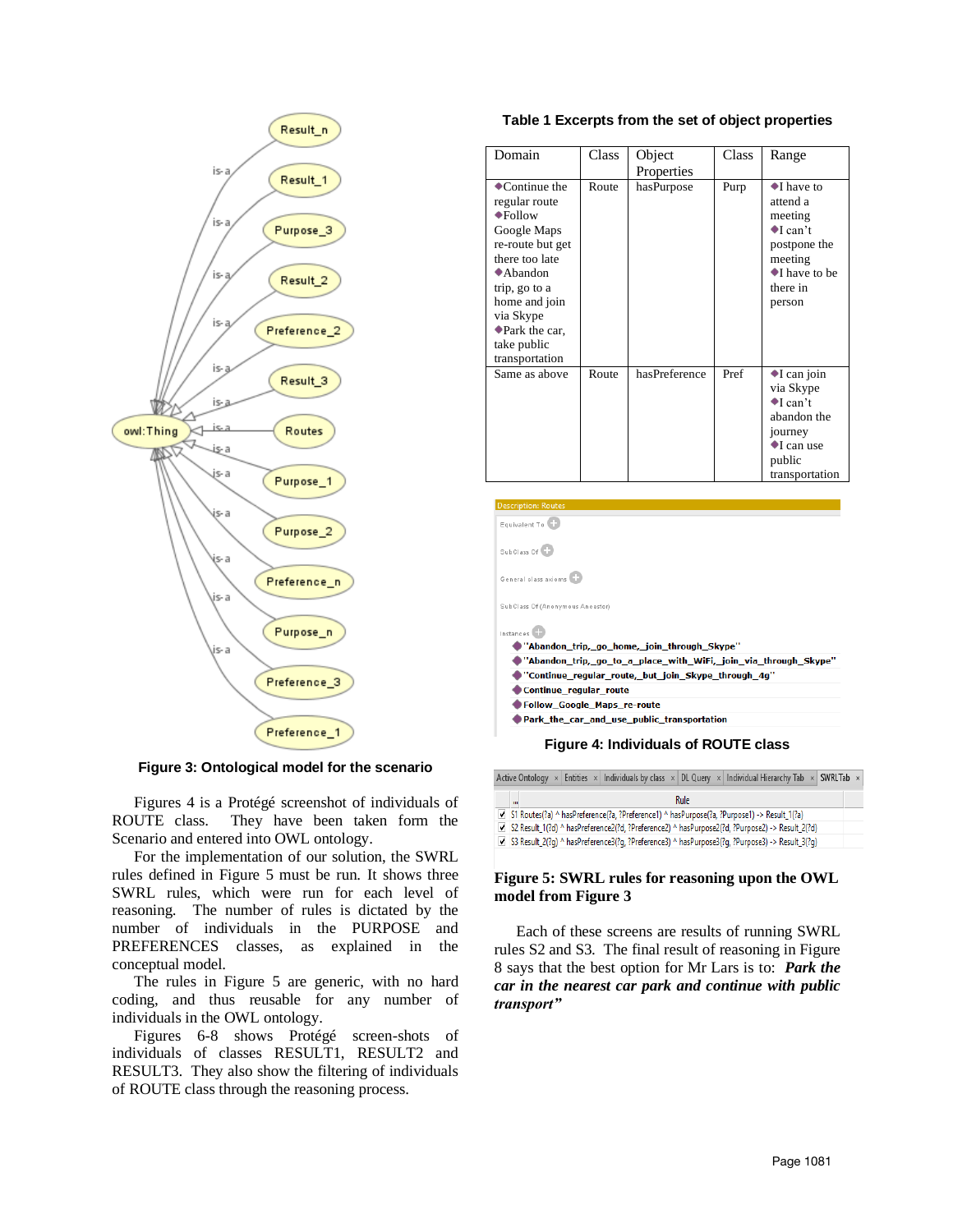| <b>Description: Result_1</b>                                    |
|-----------------------------------------------------------------|
| Equivalent To                                                   |
| SubClass Of                                                     |
| General class axioms                                            |
| SubClass Of (Anonymous Ancestor)                                |
| Instances                                                       |
| "Abandon trip, go home, join through Skype"                     |
| "Abandon trip, go to a place with WiFi, join via through Skype" |
| "Continue regular route, but join Skype through 4g"             |
| Follow_Google_Maps_re-route                                     |
| Park the car and use public transportation                      |
|                                                                 |

#### **Figure 6: Individuals of ROUTE\_1 class after running SWRL rule S1 (from Figure 4)**



# **running SWTL rule S2 Description: Result**



**Figure 7: Final Result of Reasoning (individual of RESULT\_3 class**

# **7. Conclusions**

This paper promotes a new way of thinking for addressing congestion in urban traffic, by looking at possibilities of *raising awareness* that individual drivers do share their own responsibilities for creating traffic congestion. Any attempt to re-think every car journey, by looking at personal goals and preferences of drivers and giving a personalized advice on addressing traffic congestion, is beneficial. Our longterm interest in using SWT for addressing personalized decision making across many domains of interest [65- 71], proved to work very well in this particular domain. A prototype, as a software application generated from a generic SA, is reusable for two reasons:

- a) The generic SA model has been defined, which enables reasoning and allows data sharing across interested parties in urban traffic.
- b) The generic reasoning model, which is tested using the study of Oslo traffic municipality, works in any environment and in any city in the world.

Specificity of the implementation of the solution is solely in the individuals of the proposed ontologies and inferences, allowed though SWRL rules. Therefore computational models and SWRL rules in particular are generic and work everywhere. There is a very small step between this prototype and the full scale implementation of the final product. It has been already mentioned in section 5.1. that: (a) the SA from Figure 1 is feasible to implement in any IDE, including Android bundle, (b) SWRL rules are efficient computations which infer desirable result very fast, and (c) OWL-API makes reasoning with SWRL transparent to the user of the application.

These types of software applications do function smoothly, regardless which computational pathways from Figure 1 we wish to perform. The authors sincerely hope that this research would attract attention of traffic management institutions across urban world.

# **8. References**

[1] Cambridge Dictionary. URBANIZATION | meaning in the Cambridge English Dictionary. 2019, [https://dictionary.cambridge.org/dictionary/english/urbanizati](https://dictionary.cambridge.org/dictionary/english/urbanization) [on](https://dictionary.cambridge.org/dictionary/english/urbanization)

[2] United Nations, 68% of the world population projected to live in urban areas by 2050, says UN. 2018., [https://www.un.org/development/desa/en/news/population/](https://www.un.org/development/desa/en/news/population/%202018-revision-of-world-urbanization-prospects.html)  [2018-revision-of-world-urbanization-prospects.html](https://www.un.org/development/desa/en/news/population/%202018-revision-of-world-urbanization-prospects.html)

[3] K. Kourtit, P. Nijkamp, and H. Scholten, "The Future of the New Urban World". International Planning Studies, 2015. 20(1-2): p. 4-20.

[4] M. Chen et al., "The Global Pattern of Urbanization and Economic Growth: Evidence from the Last Three Decades". PLOS ONE, 2014. 9(8): p. 1-15.

[5] Wired. Visualising 1 billion cars. 2012 <https://www.wired.com/2012/07/1-billion-cars-infographic/>

[6] International Organization of Motor Vehicle Manufacturers, Vehicles in use. 2019, <http://www.oica.net/category/vehicles-in-use/>

[7] International Organization of Motor Vehicle Manufacturers, 2018 Production Statistics. 2019,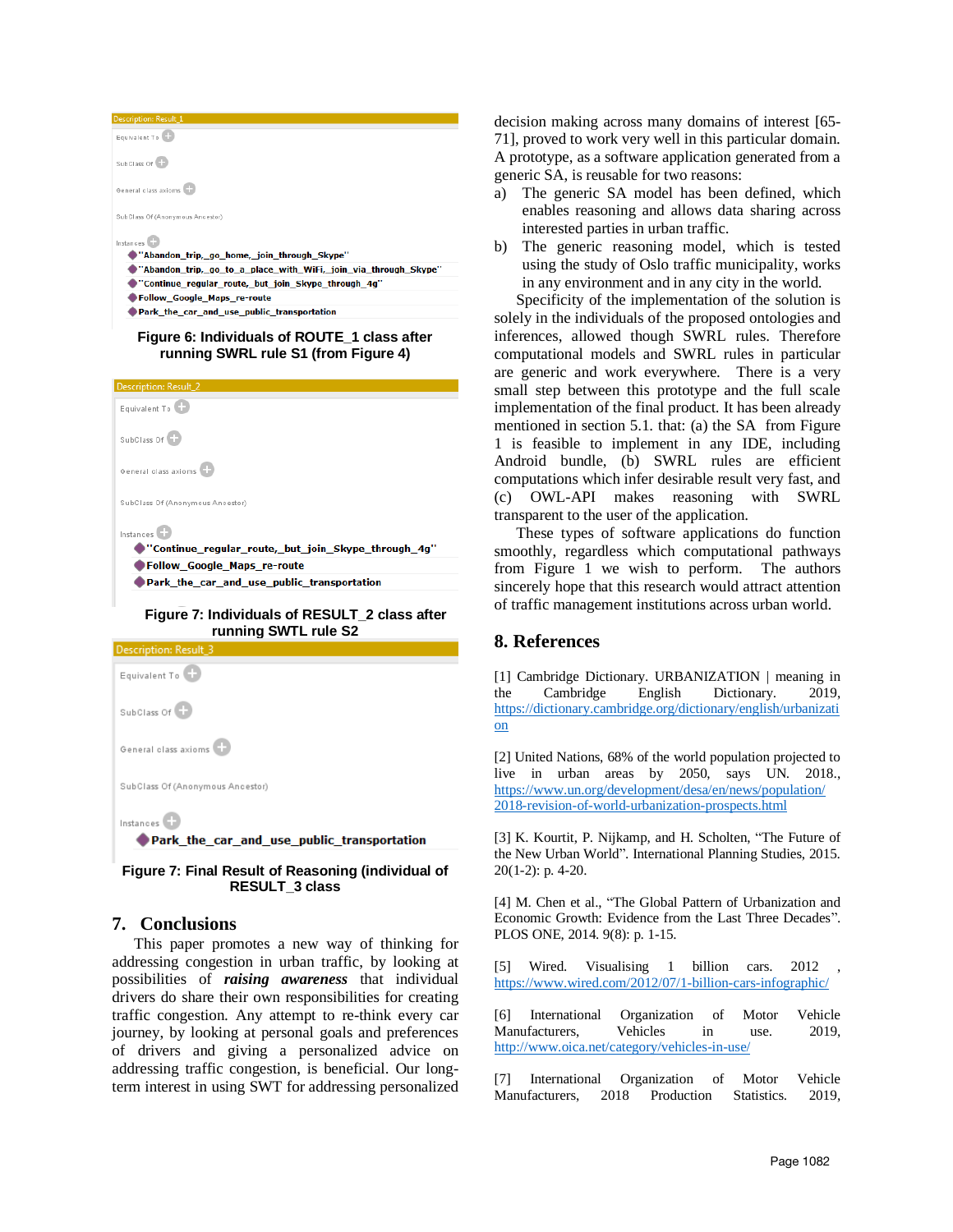[http://www.oica.net/category/production-statistics/2018](http://www.oica.net/category/production-statistics/2018-statistics/) [statistics/](http://www.oica.net/category/production-statistics/2018-statistics/)

[8] Bureau of Transport Statistics, Number of U.S. Aircraft, Vehicles, Vessels, and Other Conveyances. 2018. [https://www.bts.gov/content/number-us-aircraft-vehicles](https://www.bts.gov/content/number-us-aircraft-vehicles-vessels-and-other-conveyances)[vessels-and-other-conveyances](https://www.bts.gov/content/number-us-aircraft-vehicles-vessels-and-other-conveyances) [9] U. S. Census Bureau for the United States, U.S. and

World Population Clock. 2019, <https://www.census.gov/popclock/>

[10] A. Skabardonis., P. Varaiya, and K.F. Petty, "Measuring Recurrent and Nonrecurrent Traffic Congestion". Transportation Research Record, 2003. 1856(1): p. 118-124.

[11] Department for Transport, "Commuting trends in England 1988 – 2015". 2016. [https://assets.publishing.service.gov.uk/government/uploads/](https://assets.publishing.service.gov.uk/government/uploads/system/uploads/attachment_data/file/657839/commuting-in-england-1988-2015.pdf) [system/uploads/attachment\\_data/file/657839/commuting-in](https://assets.publishing.service.gov.uk/government/uploads/system/uploads/attachment_data/file/657839/commuting-in-england-1988-2015.pdf)[england-1988-2015.pdf](https://assets.publishing.service.gov.uk/government/uploads/system/uploads/attachment_data/file/657839/commuting-in-england-1988-2015.pdf)

[12] T. van Vuren, and D. Leonard, "Urban congestion caused by incidents". Traffic Engineering and Control, 1994. 35: p. 422-429.

[13] A.M. de Souza et al., "Traffic management systems: A classification, review, challenges, and future perspectives". International Journal of Distributed Sensor Networks, 2017.

[14] A. Downs, The law of peak-hour expressway congestion. Traffic Quarterly, 1962. 16(3).

[15] C.N. Parkinson, The law and the profits. 1960: Houghton Mifflin.

[16] A. Downs, Still Stuck in Traffic : Coping with Peak-Hour Traffic Congestion. 2005: Brookings Institution Press.

[17] C. Li, S.G. Anavatti, and T. Ray, "Application of a noncooperative game theory based traffic assignment". in International Conference on Advances in Computing, Communications and Informatics (ICACCI), India, 2013

[18] D. Burns et al., "Acid Rain and its Environmental Effects: Recent Scientific Advances". Atmospheric Environment, 2016. 146: p. 1-4.

[19] J. Fenger, "Air pollution in the last 50 years – From local to global". Atmospheric Environment, 2009. 43(1): p. 13-22.

[20] H. Link et al., The Costs of Road Infrastructure and Congestion in Europe. Physica-Verlag GmbH & Co, 1999.

[21] Inrix, INRIX 2018 Global Traffic Scorecard. 2019. <http://inrix.com/>

[22] G.-L. Chang and H. Xiang, "The relationship between congestion levels and accidents". Maryland State Highway Administration, 2003.

[23] C. Wang, "The relationship between traffic congestion and road accidents: an econometric approach using GIS" PhD Thesis. Loughborough University. 2010.

[24] S. A. C. S. Jayasooriya and Y. M. M. S. Bandara, "Measuring the Economic costs of traffic congestion," 2017 Moratuwa Engineering Research Conference (MERCon), Sri Lanka, 2017, pp. 141-146

[25] McKinsey & Company, "Urban commercial transport and the future of mobility". 2017. <https://www.mckinsey.com/business-functions/sustainability/> [our-insights/urban-commercial-transport-and-the-future-of](https://www.mckinsey.com/business-functions/sustainability/)[mobility](https://www.mckinsey.com/business-functions/sustainability/)

[26] C. Pope et al., "Lung Cancer, Cardiopulmonary Mortality, and Long-Term Exposure to Fine Particulate Air Pollution". JAMA : the journal of the American Medical Association, 2002. 287: p. 1132-41.

[27] H. Khreis, K. de Hoogh, and M.J. Nieuwenhuijsen, "Full-chain health impact assessment of traffic-related air pollution and childhood asthma". Environment International, 2018. 114: p. 365-375.

[28] F. Mateen, and R. Brook, "Air Pollution as an Emerging Global Risk Factor for Stroke". JAMA : the journal of the American Medical Association, 2011. 305: p. 1240-1.

[29] J.S. Apte et al., "Ambient PM2.5 Reduces Global and Regional Life Expectancy". Environmental Science & Technology Letters, 2018. 5(9): p. 546-551.

[30] B.G. Miller, Coal Energy Systems. 2004: Elsevier Science & Technology. 103-103.

[31] M. Greenstone and C.Q. Fan, "Introducing the Air Quality Life Index - Twelve Facts about Particulate Air Pollution, Human Health, and Global Policy". Energy Policy Institute at the University of Chicago, 2018.

[32] C. Pope, M. Ezzati, and D. Dockery, "Fine-Particulate Air Pollution and Life Expectancy in the United States". The New England journal of medicine, 2009. 360: p. 376-86.

[33] M. Börjesson et al., "The Stockholm congestion charges—5 years on. Effects, acceptability and lessons learnt". Transport Policy, 2012. 20: p. 1-12.

[34] C.P. Green, J.S. Heywood, and M. Navarro, "Traffic accidents and the London congestion charge". Journal of public economics, 2016. 133: p. 11-22.

[35] J. Coria et al., "Air pollution dynamics and the need for temporally differentiated road pricing". Transportation Research Part A: Policy and Practice, 2015. 75: p. 178-195.

[36] J. Coria, and X.-B. Zhang, "Optimal environmental road pricing and daily commuting patterns". Transportation Research Part B: Methodological, 2017. 105: p. 297-314.

[37] C. Johansson, L. Burman, and B. Forsberg, "The effects of congestions tax on air quality and health". Atmospheric Environment, 2009. 43(31): p. 4843-4854.